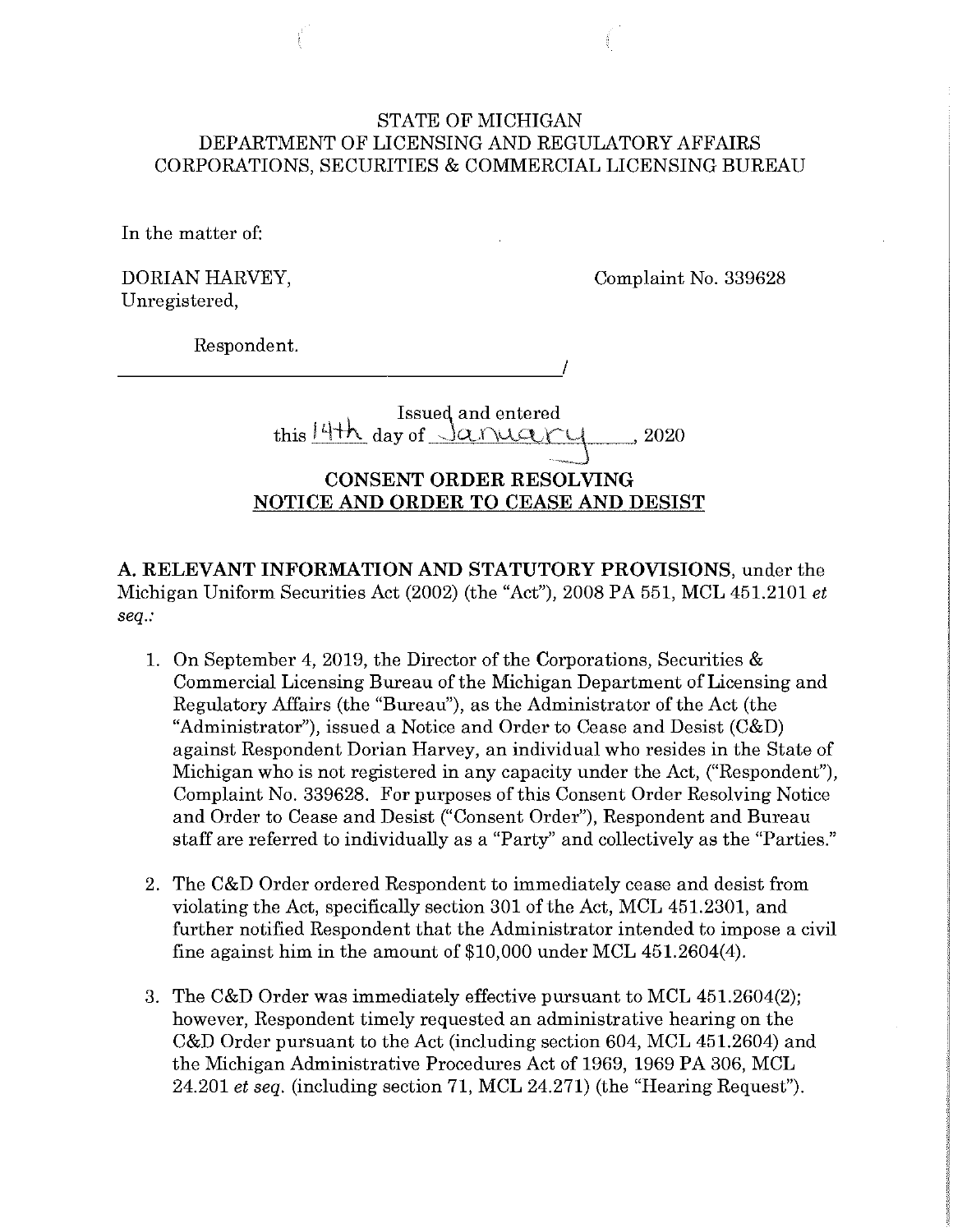Thereafter, the Parties waived the 15-day statutory requirement to schedule a hearing and agreed to hold Respondent's Hearing Request in abeyance while negotiating possible resolution through this Consent Order.

4. As a result of negotiations, the Parties agree to and recommend that the Administrator order a settlement of this matter under the terms and conditions set forth in this Consent Order. Respondent was represented by, and had the advice of, legal counsel throughout the process of resolving the C&D through this Consent Order.

## **B.AGREEMENT**

The Parties agree to resolve the C&D pursuant to the following terms and conditions:

- 1. Respondent agrees to comply with the Act and agrees to permanently cease and desist offering or selling any securities in Michigan that are not registered or exempt under the Act or the rules promulgated under the Act or the predecessor Act.
- 2. Respondent agrees to pay the Bureau a reduced civil fine in the settlement amount of Two Thousand Five Hundred Dollars (\$2,500.00) (the "Reduced Civil Fine"). Respondent agrees to pay the Reduced Civil Fine within sixty (60) calendar days after the mailing date of this Consent Order, once entered. The Reduced Civil Fine must be paid by cashier's check or money order made payable to the "State of Michigan," contain identifying information (name and "Complaint No. 339628"), and be mailed to the Bureau at the following address:

Corporations, Securities & Commercial Licensing Bureau Securities & Audit Division - Final Order Monitoring P.O. Box 30018 Lansing, MI 48909

If any portion of the Reduced Civil Fine is overdue, the Administrator may refer it to the Michigan Department of Treasury for collection action against Respondent. In addition, and consistent with Paragraph B.13 below, the Administrator reserves the right to take other available legal action to enforce payment of and collect the Reduced Civil Fine.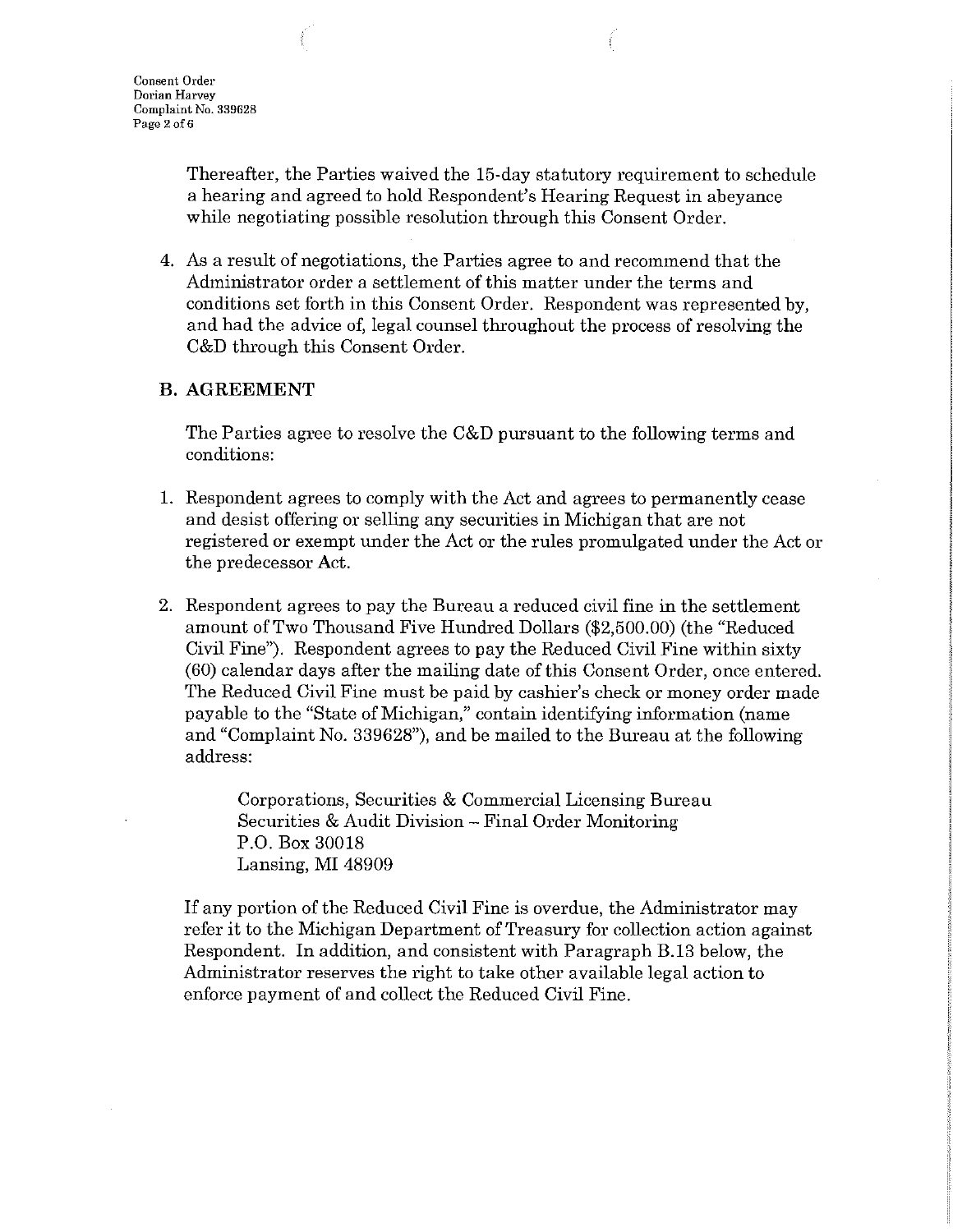**Consent Order Dorian Harvey Complaint No. 339628 Page 3 of6** 

> 3. The Bureau will report and publish this Consent Order according to its current policy, as follows:

> > This Consent Order is a public record required to be published and made available to the public, consistent with section 11 of the Michigan Freedom of Information Act, MCL 15.241. The Bureau will publish this Consent Order consistent with its current policy, whereby copies of orders issued under the Act are posted to the Bureau's website and a summary of order content is included in monthly disciplinary action reports separately published on the Bureau's website.

- 4. Notwithstanding the potential application ofMCL 451.2412(9), this Consent Order expressly preserves the Bureau's and Administrator's ability to rely on and assert, in any future proceeding under the Act, all activities, conduct, and alleged Act violations by Respondent contained in or relating to the C&D Order.
- 5. Respondent neither admits nor denies any allegations in the C&D Order or any wrongdoing in connection with this matter, and consents to entry of this Consent Order only for the purpose of resolving the C&D Order in an expeditious fashion that avoids the time and expense associated with an administrative proceeding on the Hearing Request and any appeals therefrom. The Parties agree that this Consent Order is automatically admissible in a proceeding to enforce its provisions or in any administrative proceeding under the Act.
- 6. The Parties agree that this Consent Order resolves only Respondent's activities, conduct, and alleged Act violations contained in the C&D Order, but it does not address or resolve any other activities, conduct, or potential Act violations engaged in by Respondent not expressly contained in the C&D Order or occurring after the date this Consent Order is entered.
- 7. Respondent agrees that, effective upon entry of this Consent Order, the Hearing Request is automatically revoked without further action by the Parties.
- 8. Respondent agrees to cooperate with the Bureau and comply with any reasonable investigative demands made by the Bureau in the future for purposes of ensuring compliance with this Consent Order or the Act.
- 9. Respondent acknowledges and agrees that: (a) the Administrator has jurisdiction and authority to enter this Consent Order; (b) the Administrator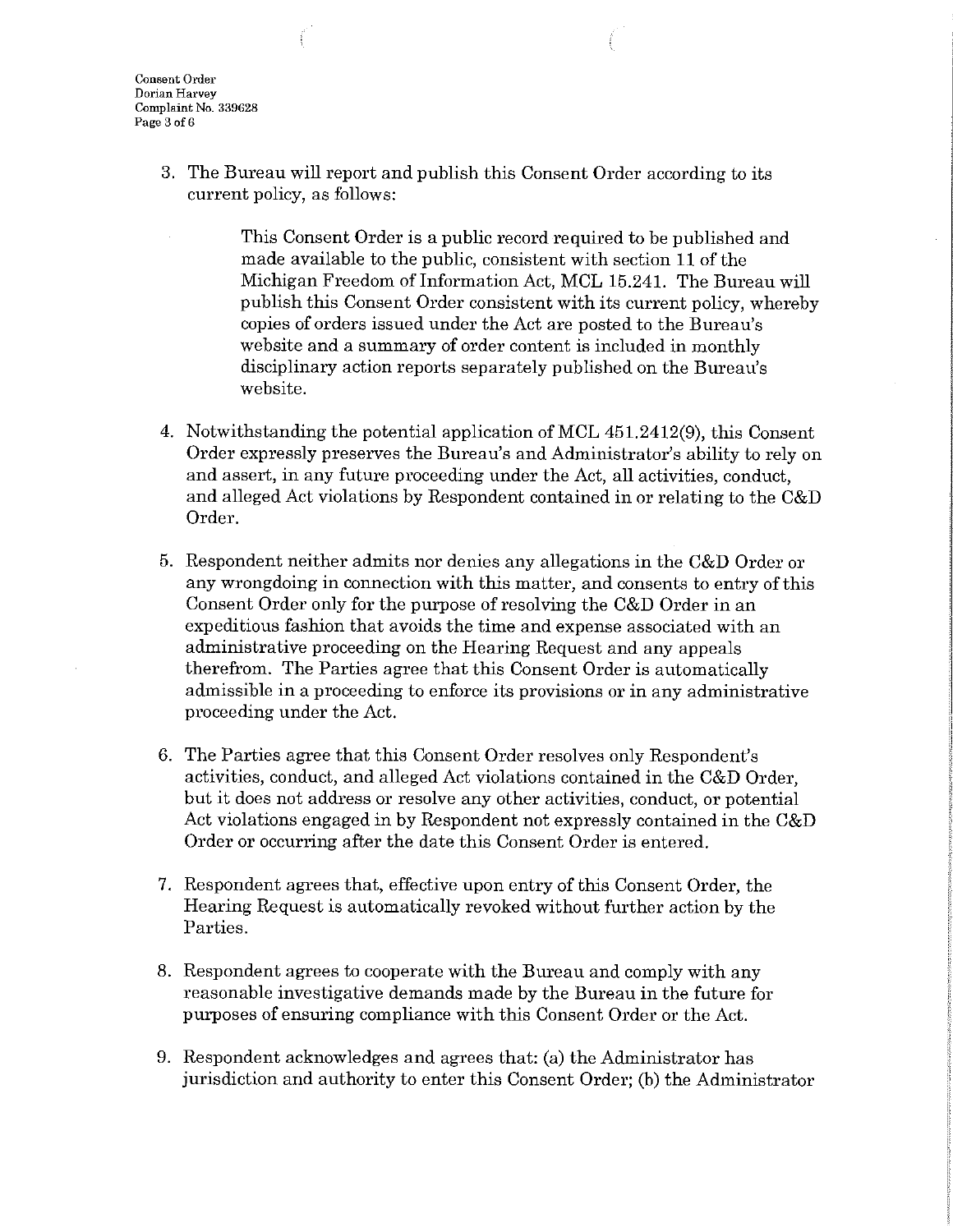may enter this Consent Order without any further notice to Respondent; and (c) upon entry of this Consent Order, it is final and binding, and Respondent waives any right to a hearing or appeal of this Consent Order and the C&D Order under the Act, the rules promulgated under the Act or the predecessor Act, the Michigan Administrative Procedures Act of 1969, 1969 PA 306, MCL 24.201 *et seq.,* or other applicable law.

- 10. The Parties understand and agree that this Consent Order will be presented to the Administrator for her final approval as evidenced by its entry, and that the Administrator may, in her sole discretion, decide to accept or reject this Consent Order. If the Administrator accepts this Consent Order by entering it, this Consent Order becomes fully effective and binding in accordance with Paragraph B.9. above. If the Administrator rejects this Consent Order by refusing to enter it, the Parties waive any objection to submitting the Hearing Request for adjudication through a formal administrative proceeding and the Administrator remaining the final decisionmaker at the conclusion of that proceeding.
- 11.The Parties acknowledge and agree that this Consent Order contains the entire understanding of the Parties and supersedes and forever terminates all prior and contemporaneous representations, promises, agreements, understandings, and negotiations, whether oral or written, with respect to its subject matter. The Parties further agree that this Consent Order may only be amended, modified, or supplemented by a duly executed writing signed by each party and approved by Order of the Administrator.
- 12. The Parties acknowledge and represent that: (a) each Party has read this Consent Order in its entirety and fully understands all of its terms, conditions, ramifications, and consequences; (b) each Party unconditionally consents to the terms of this Consent Order; (c) each Party has consulted with or had ample opportunity to consult with legal counsel of his, her, or its choosing prior to executing this Consent Order; (d) each Party has freely and voluntarily signed this Consent Order; and (e) the consideration received by each Party as described in this Consent Order is adequate.
- 13. The Parties acknowledge and agree that the Administrator retains the right to pursue any action or proceeding permitted by law to enforce the provisions of this Consent Order.
- 14. The signatories to this Consent Order below represent and warrant that they have the legal capacity and authority to enter into this Consent Order on behalf of the named Parties and to bind the named Parties to the terms and conditions contained herein.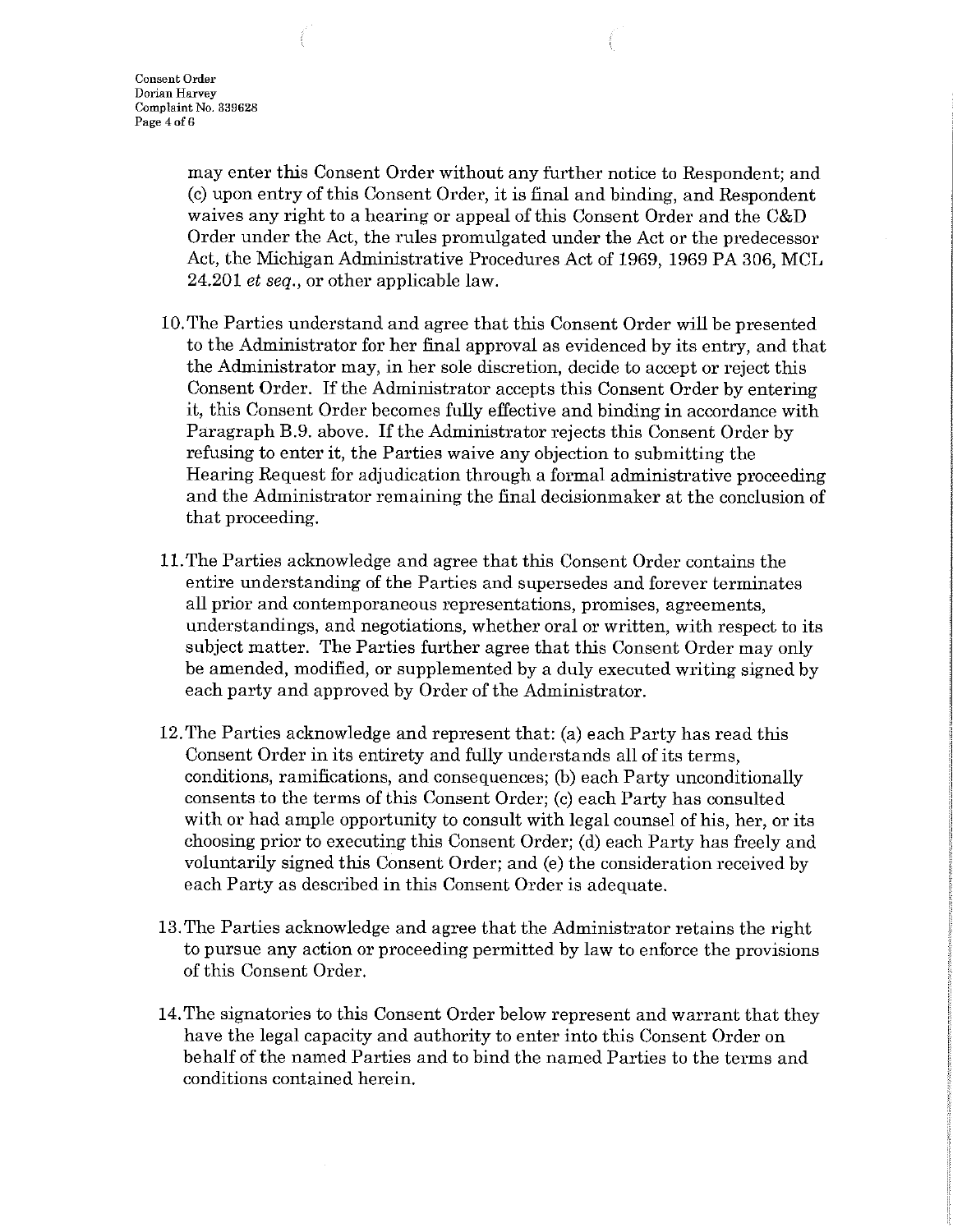**Consent Order Dorian Harvey Complaint No. B39628**  Page 5 of 6

> 15. The Parties agree that facsimile or electronically-transmitted signatures may be submitted in connection with this Consent Order and are binding on that Party to the same extent as an original signature.

Through their signatures, the Parties agree to the above terms and conditions.

Signed: Dorian Harvey, Respondent

Dated:  $12 - 17 - 19$ 

and an income of

Acknowledged and Reviewed by:

 $Signed:$   $\frac{1}{2}$   $\frac{1}{2}$   $\frac{1}{2}$   $\frac{1}{2}$   $\frac{1}{2}$   $\frac{1}{2}$   $\frac{1}{2}$   $\frac{1}{2}$   $\frac{1}{2}$   $\frac{1}{2}$   $\frac{1}{2}$   $\frac{1}{2}$   $\frac{1}{2}$   $\frac{1}{2}$   $\frac{1}{2}$   $\frac{1}{2}$   $\frac{1}{2}$   $\frac{1}{2}$   $\frac{1}{2}$   $\frac{1}{2}$   $\frac{1}{2}$   $\frac{1$  $\sim$   $\sim$   $\sim$   $\sim$ 

David J. Houston Attorney for Respondent

Dated:  $1 - C \cdot 202$ 

Approved by:

Signed: \_\_\_\_\_\_\_\_\_\_\_\_\_ \_

Dated:  $\Box$ 

Timothy L. Teague Securities & Audit Division Director Corporations, Securities & Commercial Licensing Bureau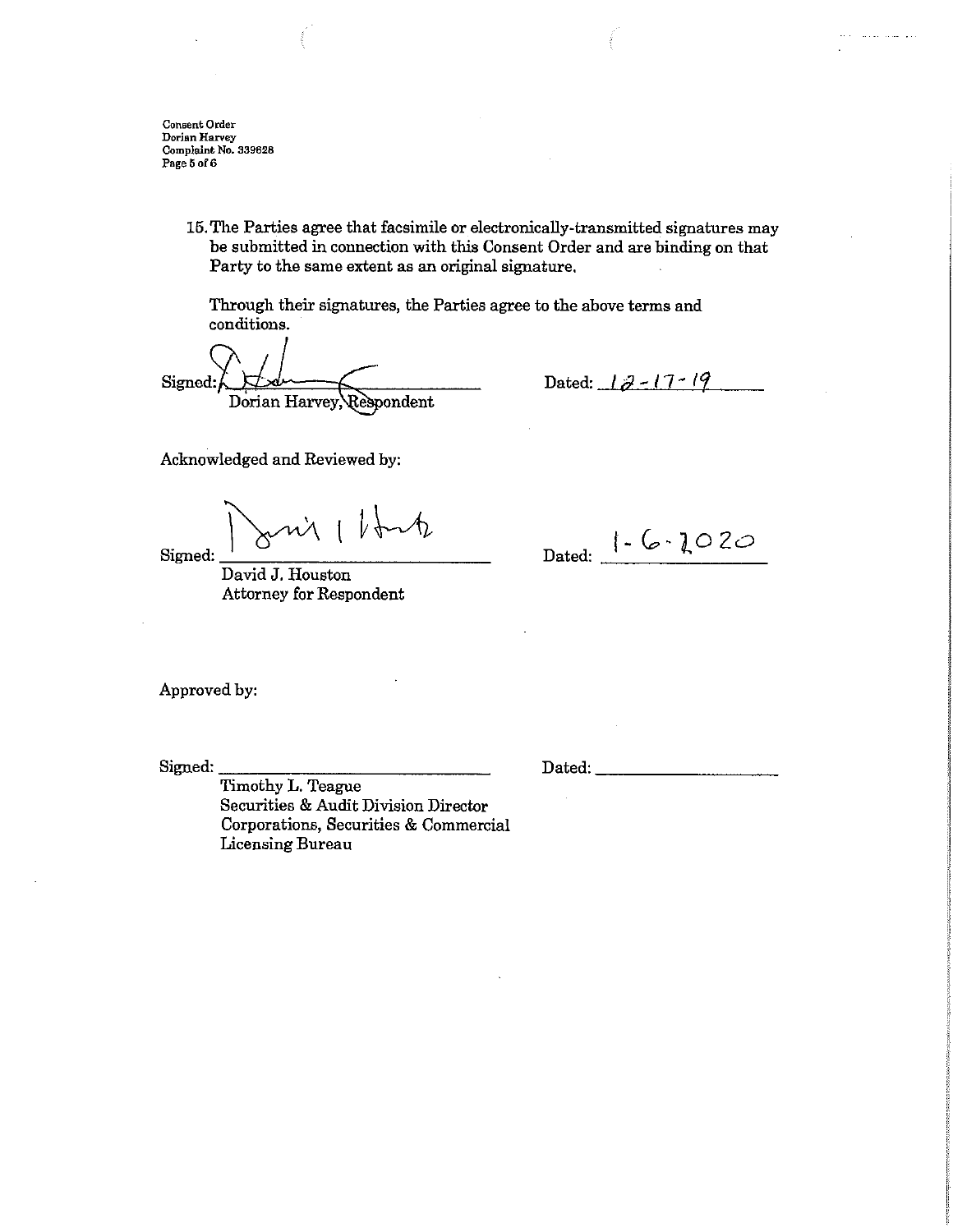**Consent Order Dorian Harvey Complaint** No. **339628 Page 5 of6** 

> 15. The Parties agree that facsimile or electronically-transmitted signatures may be submitted in connection with this Consent Order and are binding on that Party to the same extent as an original signature.

> > $\ddot{\cdot}$

Through their signatures, the Parties agree to the above terms and conditions.

Signed:

Dated: \_\_\_\_\_\_\_\_ \_

Dorian Harvey, Respondent

Acknowledged and Reviewed by:

Signed: \_\_\_\_\_\_\_\_\_\_\_\_\_\_ \_

Dated: \_\_\_\_\_\_\_\_ \_

David J. Houston Attorney for Respondent

Approved by:

Signed: Umolky d. Vergue

Dated:  $\{ \cdot \partial \cdot \partial Q$ 

Timothy L. Teague Securities & Audit Division Director Corporations, Securities & Commercial Licensing Bureau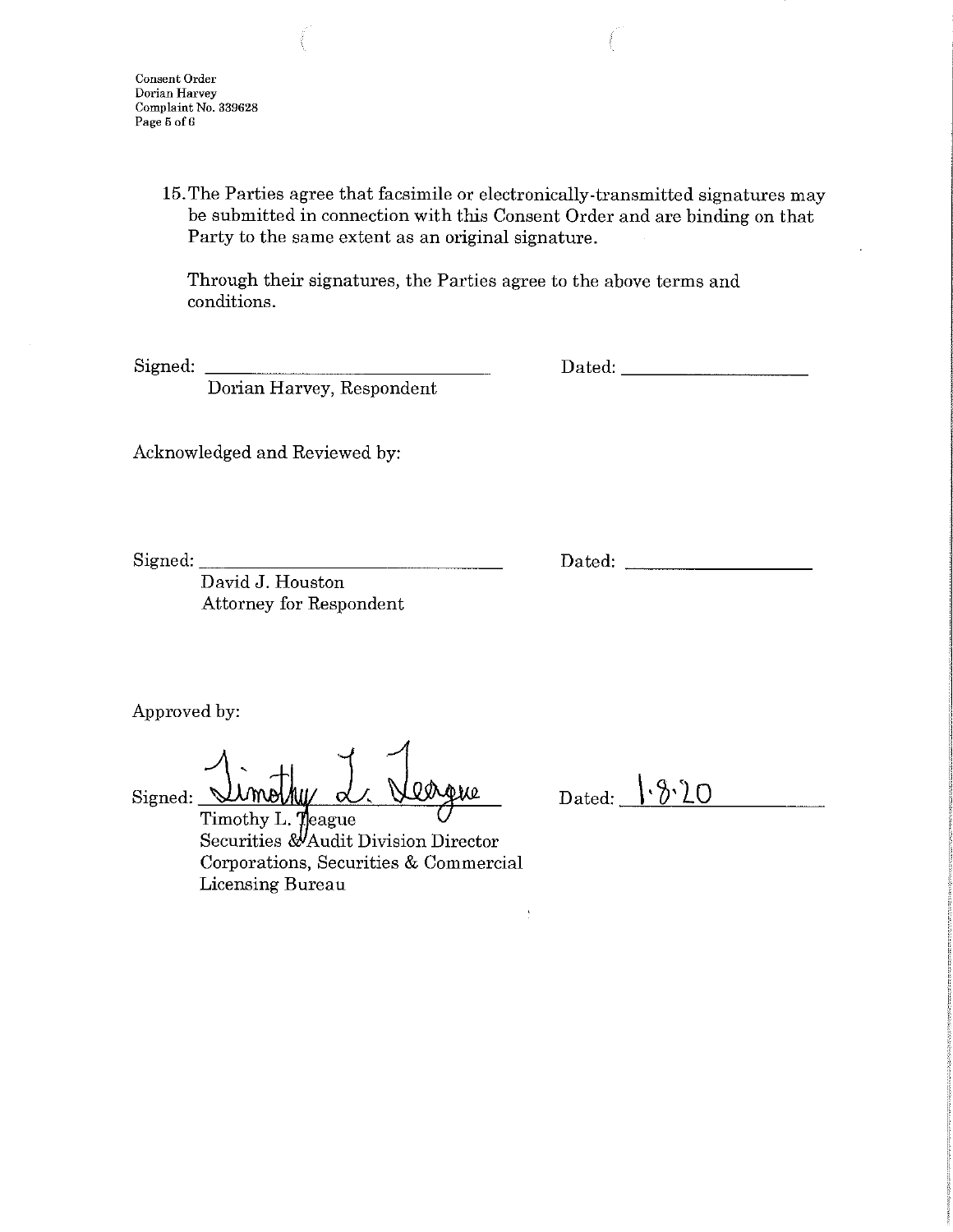**Consent Order Dorian Harvey Complaint** No. **339628 Page 6 of6** 

# **C. ORDER**

The Administrator NOW, THEREFORE, ORDERS:

THE TERMS AND CONDITIONS IN THE FOREGOING FULLY EXECUTED CONSENT AGREEMENT ARE INCORPORATED BY REFERENCE AND MADE BINDING AND EFFECTIVE THROUGH THIS CONSENT ORDER.

By: Deal Cleese Date: 1-9-2020

Linda Clegg, Interim  $\Delta$ dministrator and Interim Director, Corporations, Securities  $\mathfrak{F}$ Commercial Licensing Bureau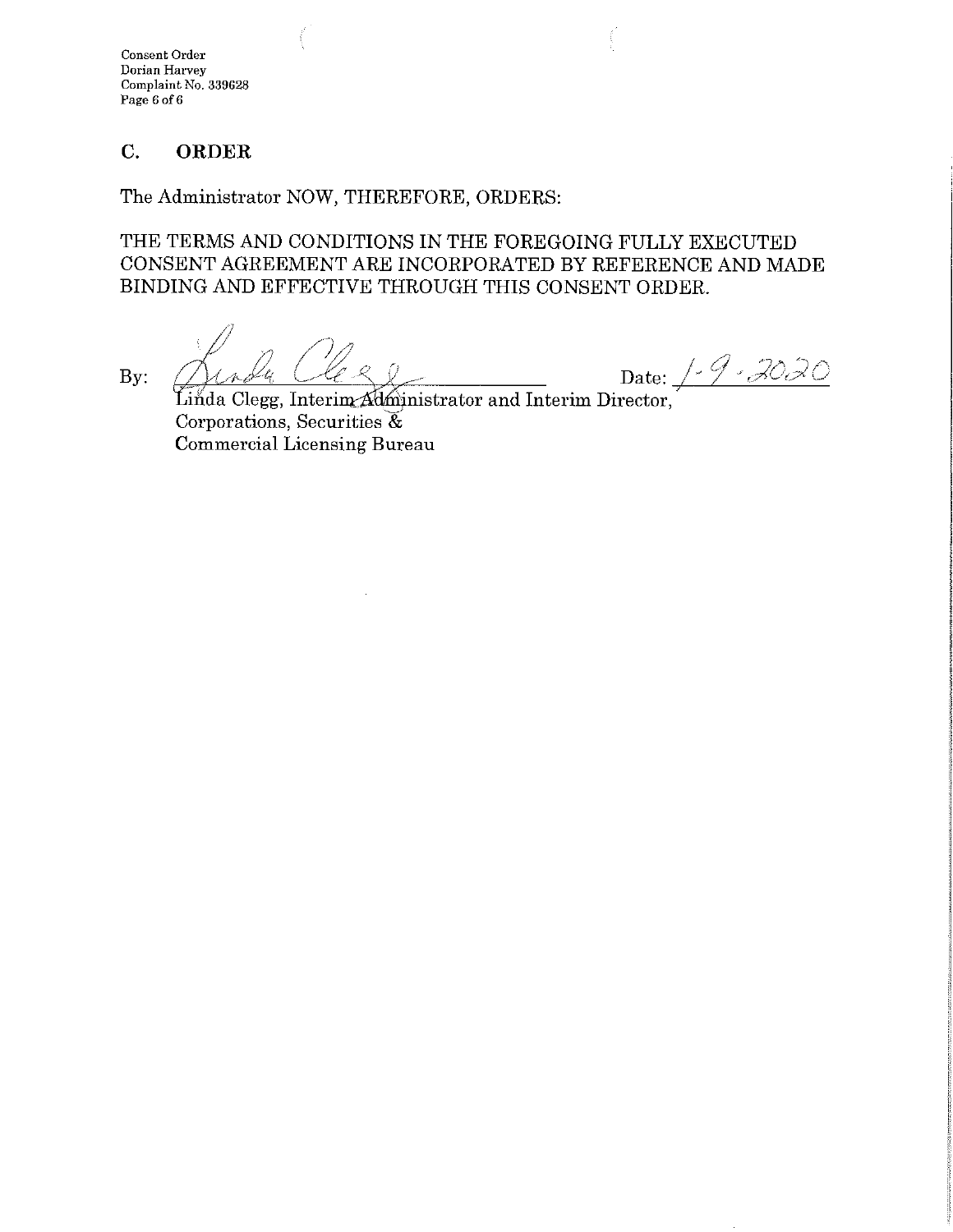## **STATE OF MICHIGAN DEPARTMENT OF LICENSING AND REGULATORY AFFAIRS CORPORATIONS, SECURITIES & COMMERCIAL LICENSING BUREAU**

In the matter of:

Agency No. 339628

DORIAN HARVEY Unregistered

| Respondent.    |                                |
|----------------|--------------------------------|
|                |                                |
| day of<br>This | Issued and entered<br>--<br>長い |
|                |                                |

Julia Dale, the Director ("Administrator") of the Corporations, Securities & Commercial Licensing Bureau ("the Bureau"), pursuant to her statutory authority and responsibility to administer and enforce the Michigan Unifotm Securities Act (2002), 2008 PA 551, as amended, MCL 451.2101 *et seq* ("Securities Act"), hereby orders Dorian Harvey ("Respondent") to cease and desist from offering or selling unregistered securities, contrary to the Securities Act. Respondent is notified of the opportunity to request a hearing in this matter.

### **I. BACKGROUND**

### **A. The Respondent**

1. Respondent Dorian Harvey is an individual who resides in the State of Michigan and is the owner of TeamHarveyUSA Realty, Inc. ("TeamHarvey"), a Michigan corporation. Neither Respondent nor TeamHarvey is registered in any capacity, nor has either registered any securities offerings under the Securities Act.

### **B. Findings of Fact**

1. The Bureau received a consumer complaint regarding Respondent and TeamHarvey, and as a result, opened an investigation of Respondent's activities under the Securities Act.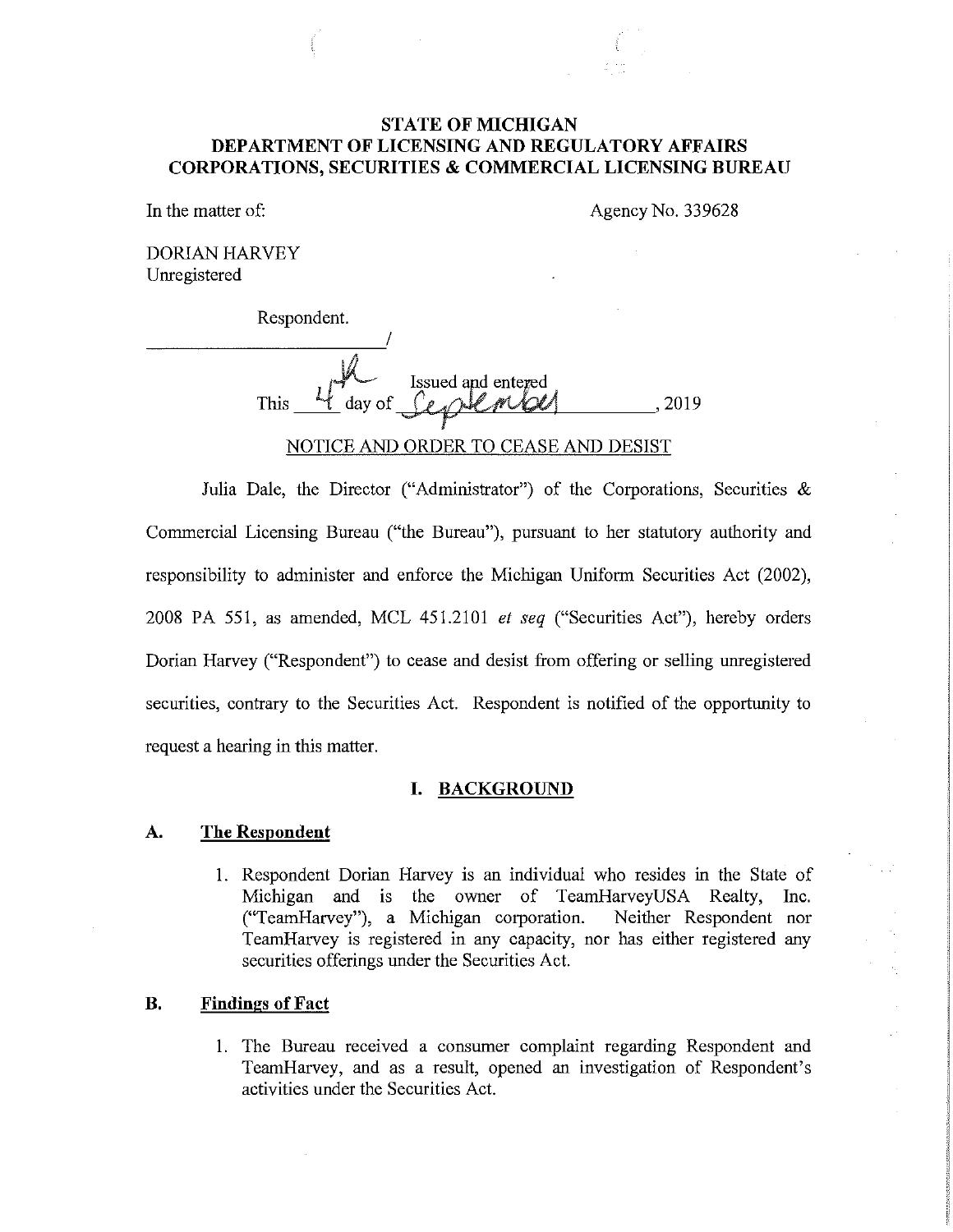- 2. The investigation developed evidence that Respondent, through his company TeamHarvey, marketed, offered, and sold promissory notes to Michigan investor BY. Investor BY was offered and purchased more than one promissory note from Respondent and TearnHarvey between 2015 and 2016.
- 3. In 2016, BY invested \$10,000 with Respondent and TearnHarvey and was promised a 30% return on the promissory note investment. Respondent's purpose in issuing the note was to raise capital for TeamHarvey's general business operations, and BY's purpose in buying the note was to earn an investment return in the form of interest. An offering letter sent to BY, and possibly to other investors, identified offerees of the note as "investors". While the note purports to create a security interest in some form of real property for BY, Respondent and TeamHarvey produced no evidence to suggest any collateral actually secures the note.
- 4. The note was not registered under the Securities Act, and Respondent has not proven that it was federal covered or exempt from registration under the Securities Act.

## **II. RELEVANT STATUTORY PROVISIONS**

1. Section 102c(c) of the Securities Act defines "Security", in part, as:

a note<sup>[1</sup>]; stock; treasury stock; security future; bond; debenture; evidence of indebtedness; certificate of interest or participation in a profit-sharing agreement; collateral trust certificate; preorganization certificate or subscription; transferable share; investment contract; voting trust certificate; certificate of deposit for a security; fractional undivided interest in oil, gas, or other mineral rights; put, call, straddle, option, or privilege on a security, certificate of deposit, or group or index of securities, including an interest in or based on the value of that put, call, straddle, option, or privilege on that security, certificate of deposit, or

 $\int_A^1 A$  promissory note is presumed to be a security under the "Family Resemblance Test" adopted by the Supreme Court in *Reves v Ernst* & *Young,* 494 US 56, 64-67 (1990), unless the note is on a list of nonsecurity notes. The presumption may be rebutted by analyzing four factors which might identify the note as a non-security. Those factors as applied here support the conclusion that the note is a security: (I) The notes were offered to raise capital for TearnHarvey's general business operations and BY's purpose was to earn a valuable investment return in the form of interest; (2) the plan of distribution of the instrument according to the offering letter was to "investors"; (3) the investors would reasonably expect the notes to be securities, as the offerees of the notes were described as "investors" and were passive, relying on Respondent and TeamHarvey to generate a return on the money laid out; (4) no other regulatory scheme **exists to provide a safeguard for investors in these notes; while the note purported to create a security**  interest underlying it, Respondent provided no evidence that such a security interest exists. All four factors weigh in favor of defining these notes as securities.]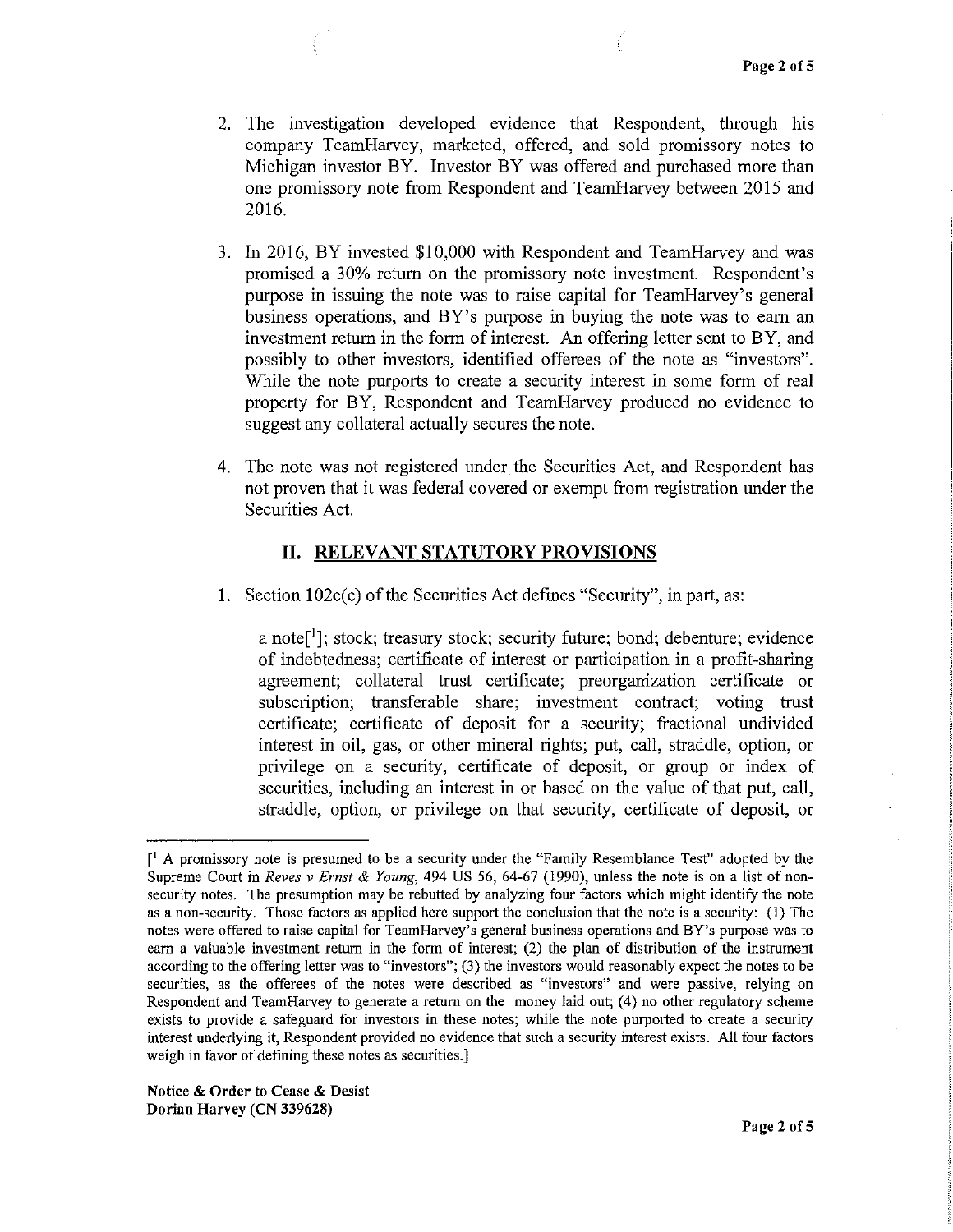group or index of securities, put, call, straddle, option, or privilege entered into on a national securities exchange relating to foreign currency, an investment in a viatical or life settlement agreement; or, in general, an interest or instrument commonly known as a "security"; or a certificate of interest or participation in, temporary or interim certificate for, receipt for, guarantee of, or warrant or right to subscribe to or purchase, any of the foregoing...

2. Section 301 of the Securities Act, MCL 451.2301, states:

A person shall not offer or sell a security in this state unless I or more of the following are met:

(a) The security is a federal covered security.

(b) The security, transaction, or offer is exempted from registration under sections 201 to 203.

( c) The security is registered under this act.

3. Section 503(1) of the Securities Act, MCL 451.2503(1), states:

In a civil action or administrative proceeding under this act, a person claiming an exemption, exception, preemption, or exclusion has the burden to prove the applicability of the exemption, exception, preemption, or exclusions.

## **III. CONCLUSIONS OF LAW**

1. Respondent Dorian Harvey, through TeamHarveyUSA Realty, Inc., offered and sold a promissory note security to Michigan investor BY which was not federal covered, exempt from registration, or registered, contrary to section 301 of the Securities Act, MCL 451.2301.

#### **IV. ORDER**

IT IS THEREFORE ORDERED, pursuant to section 604 of the Securities Act, MCL 451.2604, that:

- A. Respondent shall immediately CEASE AND DESIST from offering or selling umegistered, non-exempt securities, contrary to the Securities Act.
- B. Pursuant to section 604(2) of the Securities Act, this Notice and Order to Cease and Desist is IMMEDIATELY EFFECTIVE.

**Notice** & **Order to Cease** & **Desist Dorian Harvey (CN 339628)**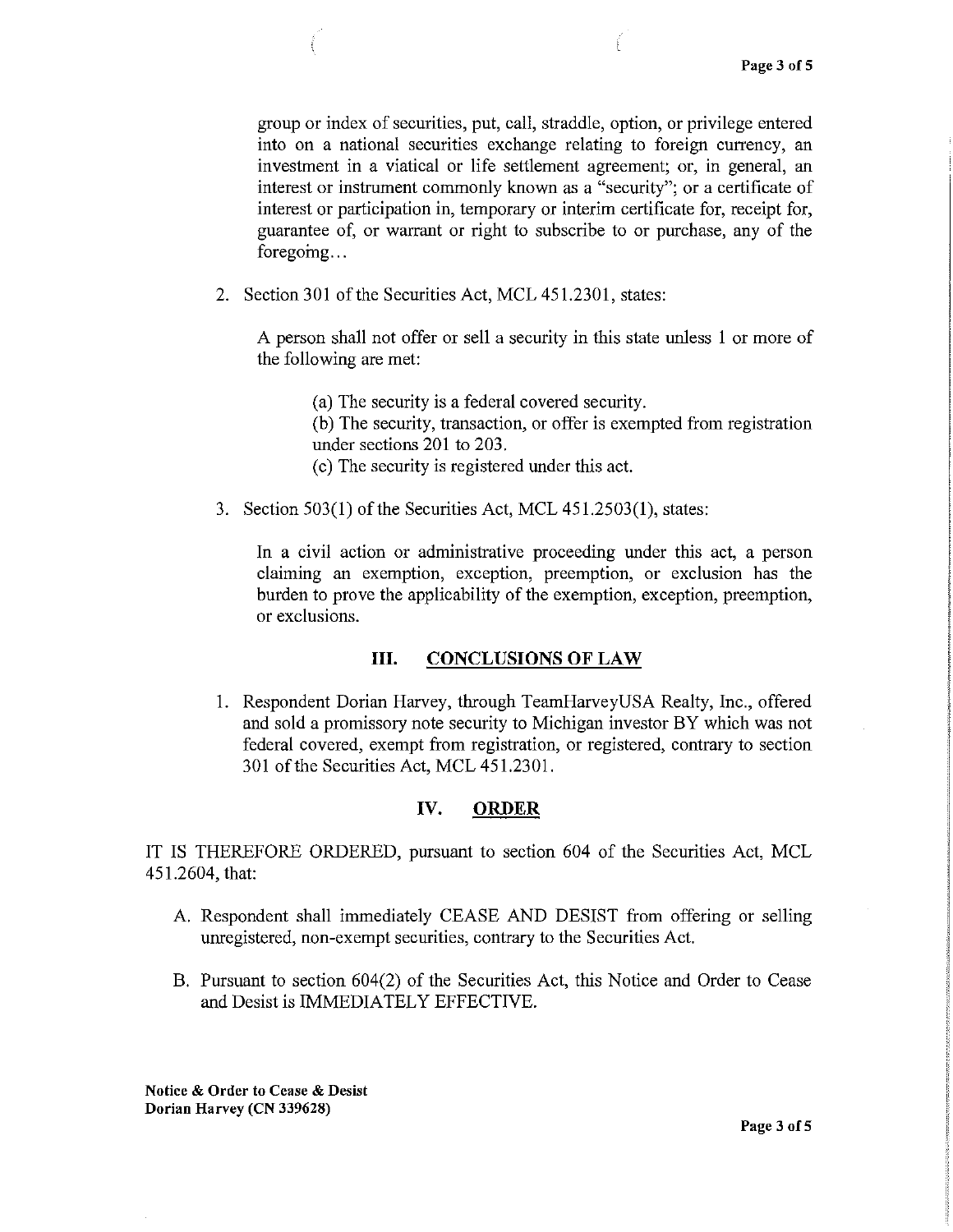- C. In her Final Order, the Administrator, under section 604(4) of the Securities Act, MCL 451.2604(4), intends to impose a civil fine of \$10,000.00 against Respondent.
- D. Pursuant to section 508 of the Securities Act, MCL 451.2508, a person that willfully violates the Securities Act, or an order issued under the Securities Act, is guilty of a felony punishable by imprisonment for not more than 10 years or a fine of not more than \$500,000.00 for each violation, or both. An individual convicted of violating a rule or order under this act may be fined, but shall not be imprisoned, if the individual did not have knowledge of the rule or order.

### **V. NOTICE OF OPPORTUNITY FOR HEARING**

Section 604 of the Securities Act, MCL 451.2604, provides that Respondent has 30 days beginning with the first day after the date of service of this Notice and Order to Cease and Desist to submit a written request to the Administrator asking that this matter be scheduled for a hearing. If the Administrator receives a written request in a timely manner, the Administrator shall schedule a hearing within 15 days after receipt of the request. The written request for a hearing must be addressed to:

> Corporations, Securities & Commercial Licensing Bureau Regulatory Compliance Division P.O. Box 30018 Lansing, MI 48909

#### **VI. ORDER FINAL ABSENT HEARING REQUEST**

A. Under section 604 of the Securities Act, MCL 451.2604, the Respondent's failure to submit a written request for a hearing to the Administrator within 30 days after the service date of this **NOTICE AND ORDER TO CEASE AND DESIST** shall result in this order becoming a **FINAL ORDER** by operation of law. The **FINAL ORDER** includes the imposition of the fines cited described in section IV.C., and the fine amounts set forth below will become due and payable to the Administrator within sixty (60) days after the date this order becomes final:

> \$10,000.00 - Dorian Harvey, under section 604 of the Securities Act, MCL 451.2604.

B. CIVIL FINE payments should be payable to the STATE OF MICHIGAN and contain identifying information (e.g., names and complaint numbers) and mailed to the following address:

**Notice** & **Order to Cease** & **Desist Dorian Harvey (CN 339628)**